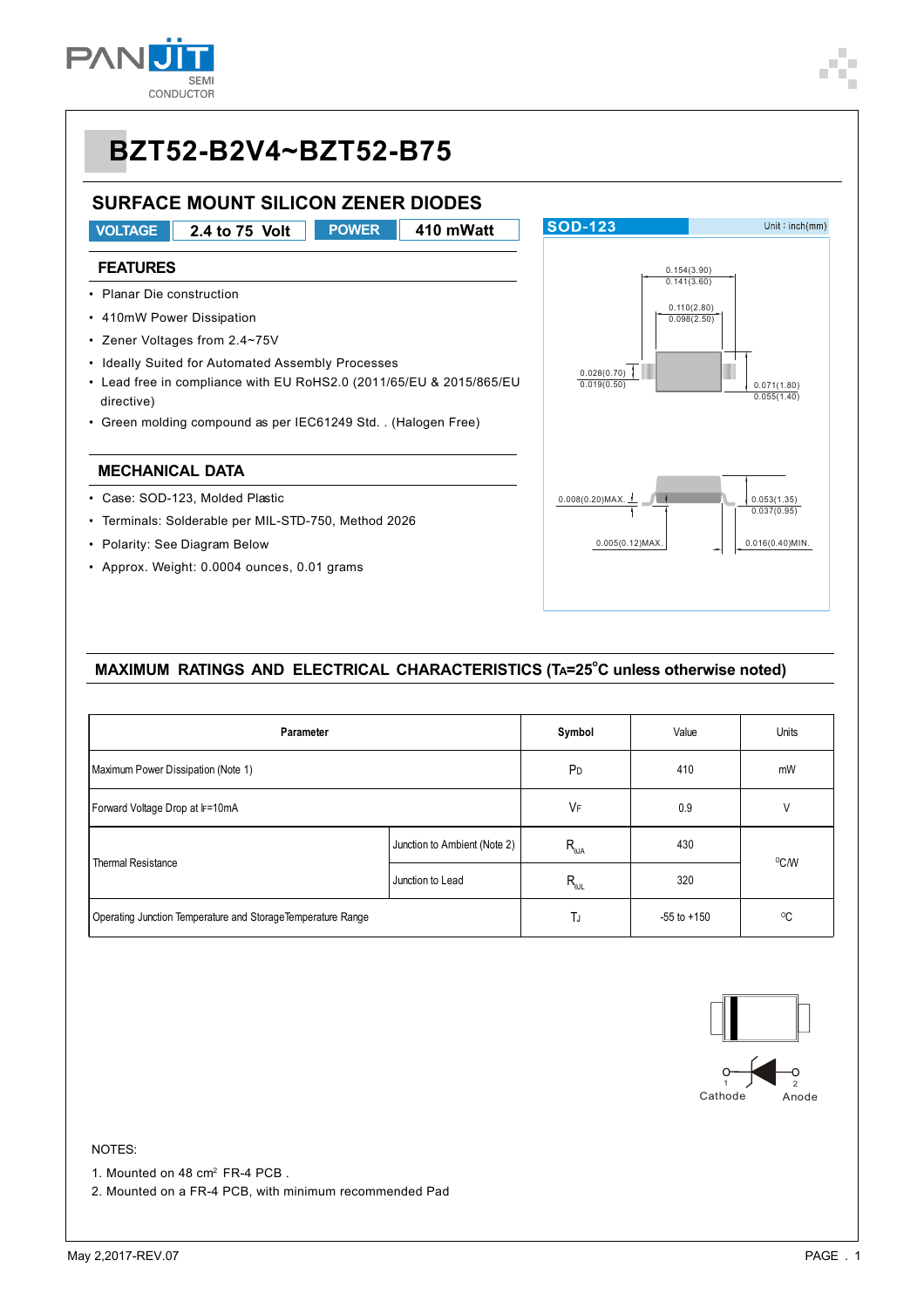

| Part Number             | Nominal Zener Voltage |              | Max. Zener Impedance |                |         | Max Reverse<br>Leakage Current |      |     |               |                 |
|-------------------------|-----------------------|--------------|----------------------|----------------|---------|--------------------------------|------|-----|---------------|-----------------|
|                         |                       | $VZ$ @ $IZT$ |                      | $ZT$ $@$ $ZT$  |         | Zzk @ Izk                      |      |     | $R$ $Q$ $V$ R | Marking<br>Code |
|                         | Nom. V                | Min. V       | Max. V               | Ω              | mA      | Ω                              | mA   | μA  | $\vee$        |                 |
| 410 mWatts Zener Diodes |                       |              |                      |                |         |                                |      |     |               |                 |
| BZT52-B2V4              | 2.4                   | 2.35         | 2.45                 | 85             | 5.0     | 600                            | 1.00 | 100 | 1.0           | W <sub>1</sub>  |
| BZT52-B2V7              | 2.7                   | 2.64         | 2.75                 | 83             | 5.0     | 600                            | 1.00 | 75  | 1.0           | W <sub>2</sub>  |
| <b>BZT52-B3</b>         | 3.0                   | 2.94         | 3.06                 | 95             | 5.0     | 600                            | 1.00 | 50  | 1.0           | W <sub>3</sub>  |
| BZT52-B3V3              | 3.3                   | 3.23         | 3.37                 | 95             | 5.0     | 600                            | 1.00 | 25  | 1.0           | W4              |
| BZT52-B3V6              | 3.6                   | 3.52         | 3.67                 | 95             | 5.0     | 600                            | 1.00 | 15  | 1.0           | W <sub>5</sub>  |
| BZT52-B3V9              | 3.9                   | 3.82         | 3.98                 | 95             | 5.0     | 600                            | 1.00 | 10  | 1.0           | W6              |
| BZT52-B4V3              | 4.3                   | 4.21         | 4.39                 | 95             | 5.0     | 600                            | 1.00 | 5.0 | 1.0           | W7              |
| BZT52-B4V7              | 4.7                   | 4.61         | 4.79                 | 78             | 5.0     | 500                            | 1.00 | 5.0 | 1.0           | W8              |
| BZT52-B5V1              | 5.1                   | 5.00         | 5.20                 | 60             | 5.0     | 480                            | 1.00 | 0.1 | 0.8           | W9              |
| BZT52-B5V6              | 5.6                   | 5.49         | 5.71                 | 40             | 5.0     | 400                            | 1.00 | 0.1 | 1.0           | WA              |
| BZT52-B6V2              | 6.2                   | 6.08         | 6.32                 | 10             | 5.0     | 150                            | 1.00 | 0.1 | 2.0           | <b>WB</b>       |
| BZT52-B6V8              | 6.8                   | 6.66         | 6.94                 | 8              | 5.0     | 80                             | 1.00 | 0.1 | 3.0           | <b>WC</b>       |
| BZT52-B7V5              | 7.5                   | 7.35         | 7.65                 | $\overline{7}$ | 5.0     | 80                             | 1.00 | 0.1 | 5.0           | <b>WD</b>       |
| BZT52-B8V2              | 8.2                   | 8.04         | 8.36                 | $\overline{7}$ | 5.0     | 80                             | 1.00 | 0.1 | 6.0           | WE              |
| BZT52-B8V7              | 8.7                   | 8.53         | 8.87                 | $\overline{7}$ | 5.0     | 100                            | 1.00 | 0.1 | 6.5           | 87C             |
| BZT52-B9V1              | 9.1                   | 8.92         | 9.28                 | 10             | 5.0     | 100                            | 1.00 | 0.1 | 7.0           | <b>WF</b>       |
| BZT52-B10               | 10                    | 9.80         | 10.20                | 15             | 5.0     | 150                            | 1.00 | 0.1 | 7.5           | WG              |
| BZT52-B11               | 11                    | 10.78        | 11.22                | 20             | 5.0     | 150                            | 1.00 | 0.1 | 8.5           | WH              |
| BZT52-B12               | 12                    | 11.76        | 12.24                | 20             | 5.0     | 150                            | 1.00 | 0.1 | 9.0           | WI              |
| BZT52-B13               | 13                    | 12.74        | 13.26                | 25             | 5.0     | 170                            | 1.00 | 0.1 | 10.0          | <b>WK</b>       |
| BZT52-B14               | 14                    | 13.72        | 14.28                | 25             | 5.0     | 170                            | 1.00 | 0.1 | 10.5          | WJ              |
| BZT52-B15               | 15                    | 14.70        | 15.30                | 30             | 5.0     | 200                            | 1.00 | 0.1 | 11.0          | WL              |
| BZT52-B16               | 16                    | 15.68        | 16.32                | 40             | 5.0     | 200                            | 1.00 | 0.1 | 12.0          | <b>WM</b>       |
| BZT52-B17               | 17                    | 16.66        | 17.34                | 40             | 5.0     | 200                            | 1.00 | 0.1 | 13.0          | 17C             |
| BZT52-B18               | 18                    | 17.64        | 18.36                | 50             | $5.0\,$ | 225                            | 1.00 | 0.1 | 14.0          | WN              |
| <b>BZT52-B20</b>        | 20                    | 19.60        | 20.40                | 50             | 5.0     | 225                            | 1.00 | 0.1 | 15.0          | <b>WO</b>       |
| BZT52-B22               | 22                    | 21.56        | 22.44                | 55             | 5.0     | 250                            | 1.00 | 0.1 | 17.0          | WP              |
| BZT52-B24               | 24                    | 23.52        | 24.48                | 80             | 5.0     | 250                            | 1.00 | 0.1 | 18.0          | <b>WR</b>       |
| BZT52-B27               | 27                    | 26.46        | 27.54                | 80             | 5.0     | 300                            | 1.00 | 0.1 | 20.0          | WS              |
| BZT52-B28               | 28                    | 27.44        | 28.56                | 80             | 5.0     | 300                            | 1.00 | 0.1 | 22.0          | 28C             |
| BZT52-B30               | 30                    | 29.40        | 30.60                | 80             | 5.0     | 300                            | 1.00 | 0.1 | 22.5          | WT              |
| BZT52-B33               | 33                    | 32.34        | 33.66                | 80             | 5.0     | 325                            | 1.00 | 0.1 | 25.0          | WU              |
| BZT52-B36               | 36                    | 35.28        | 36.72                | 90             | 5.0     | 350                            | 1.00 | 0.1 | 27.0          | WW              |
| BZT52-B39               | 39                    | 38.22        | 39.78                | 90             | 5.0     | 350                            | 1.00 | 0.1 | 29.0          | <b>WX</b>       |
| BZT52-B43               | 43                    | 42.14        | 43.86                | 100            | 5.0     | 375                            | 1.00 | 0.1 | 32.0          | WY.             |
| BZT52-B47               | 47                    | 46.06        | 47.94                | 100            | 5.0     | 375                            | 1.00 | 0.1 | 35.0          | WZ              |
| BZT52-B51               | 51                    | 49.98        | 52.02                | 100            | 5.0     | 400                            | 1.00 | 0.1 | 38.0          | XA              |
| BZT52-B56               | 56                    | 54.88        | 57.12                | 135            | 2.5     | 1000                           | 1.00 | 0.1 | 42.0          | X2              |
| BZT52-B62               | 62                    | 60.76        | 63.24                | 150            | 2.5     | 1000                           | 1.00 | 0.1 | 46.0          | X3              |
| BZT52-B68               | 68                    | 66.64        | 69.36                | 200            | 2.5     | 1000                           | 1.00 | 0.1 | 51.0          | X4              |
| BZT52-B75               | 75                    | 73.50        | 76.50                | 250            | 2.5     | 1000                           | 1.00 | 0.1 | 56.0          | X5              |

Æ.  $\blacksquare$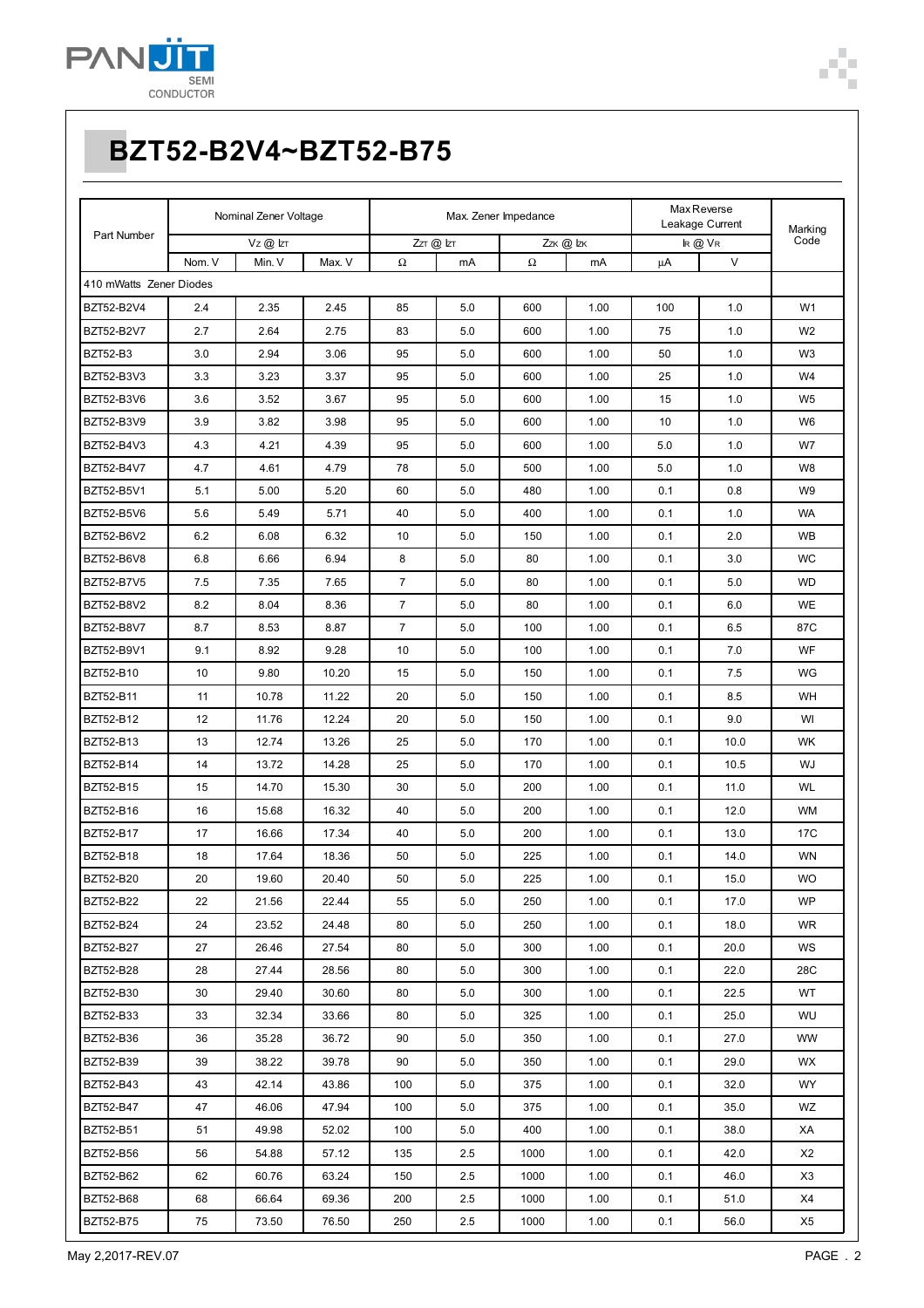

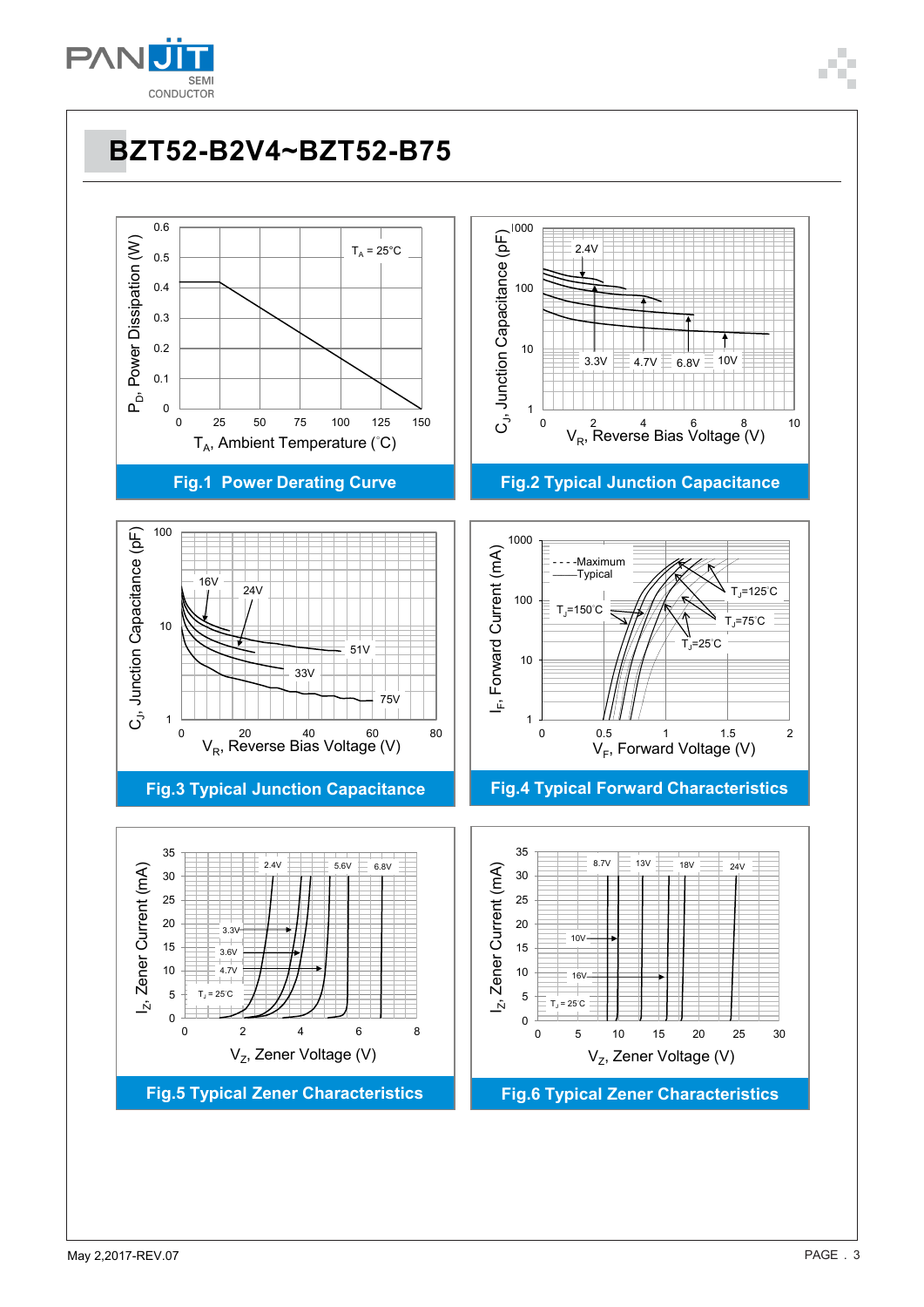

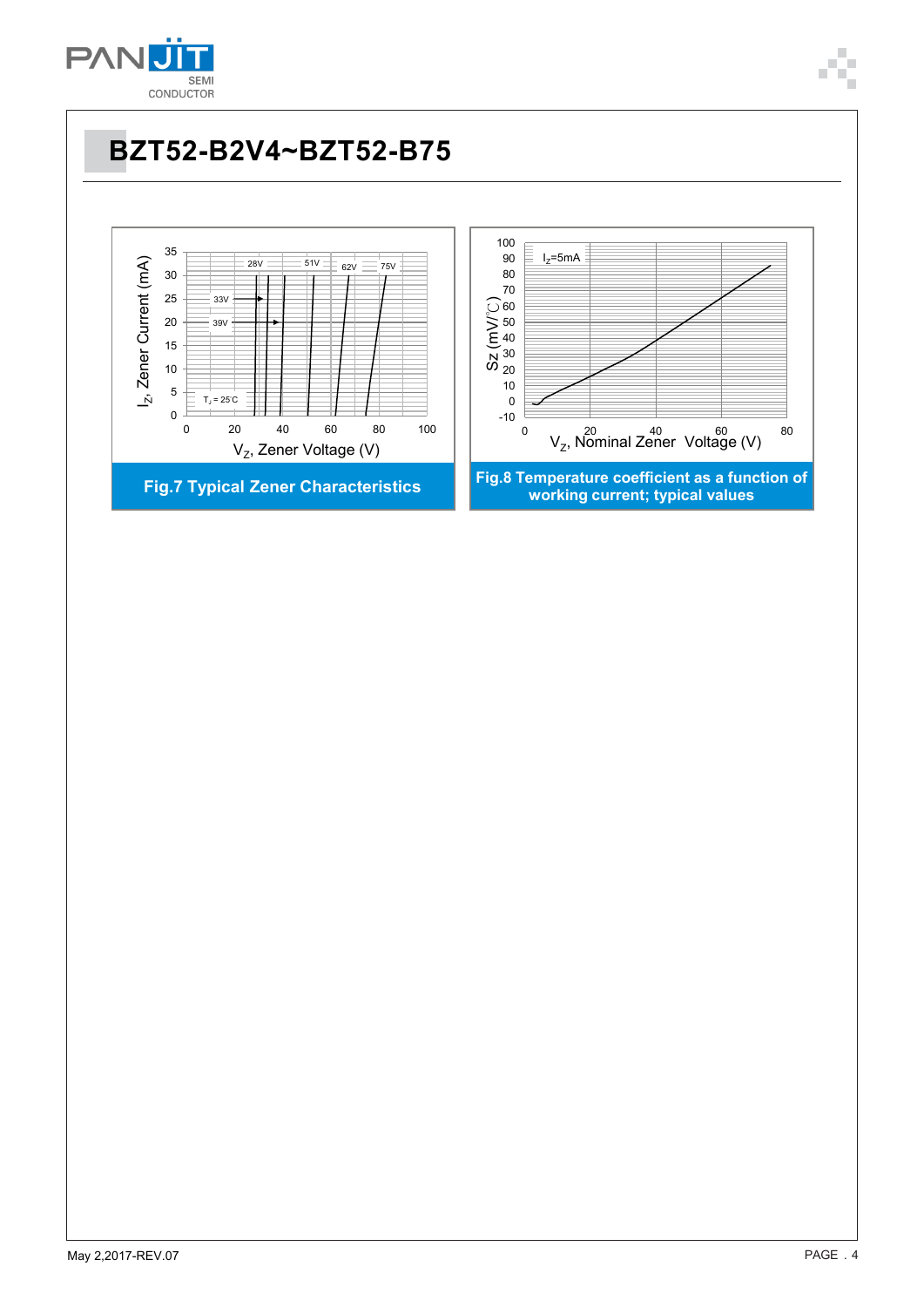

### **MOUNTING PAD LAYOUT**



#### **ORDER INFORMATION**

- Packing information
	- T/R 10K per 13" plastic Reel
	- T/R 3K per 7" plastic Reel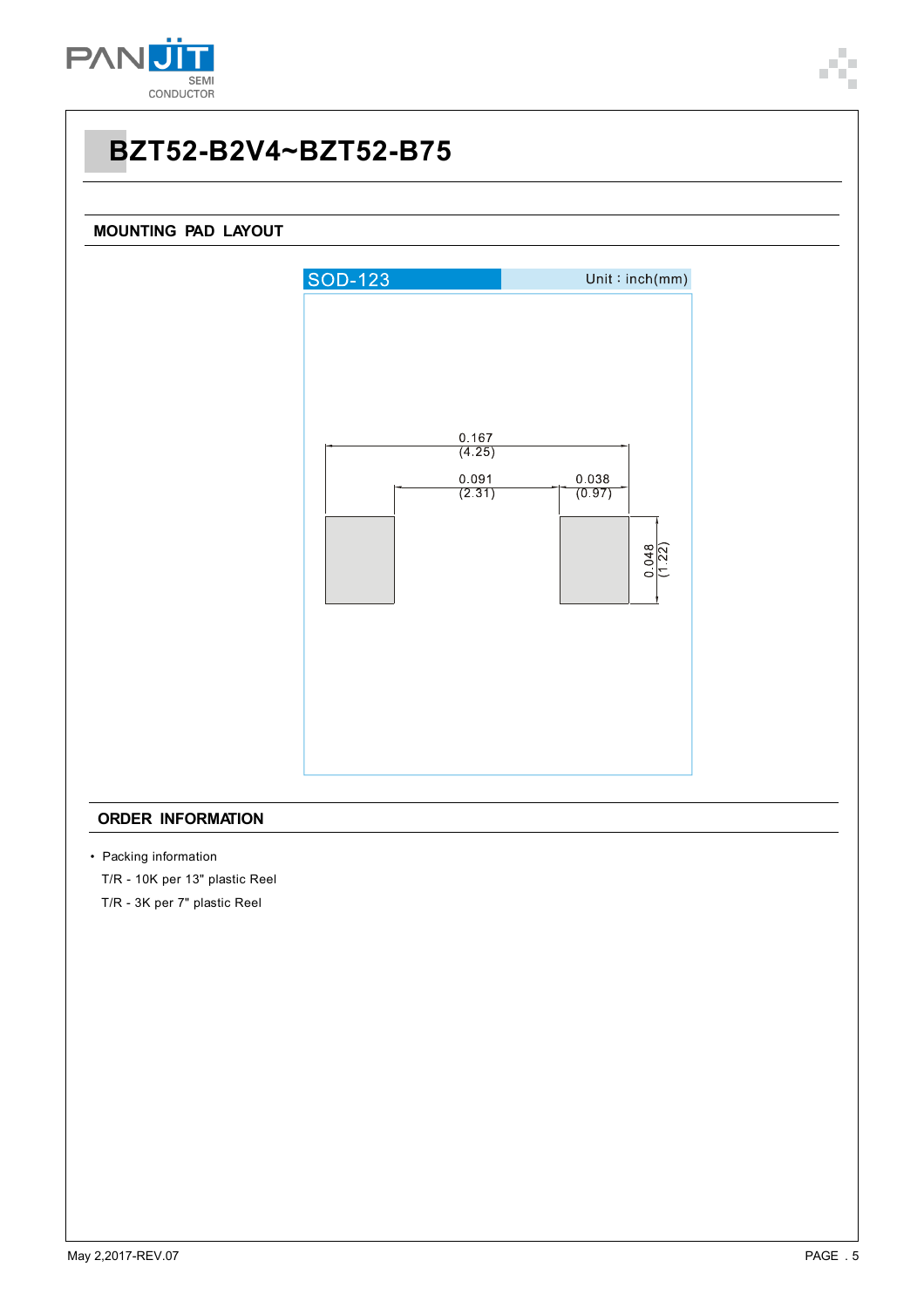



## **Part No\_packing code\_Version**

BZT52-B2V4\_R1\_00001 BZT52-B2V4\_R2\_00001

### **For example :**

**RB500V-40\_R2\_00001** т

**Part No.**

**Serial number Version code means HF**

- **Packing size code means 13"**
- **Packing type means T/R**

| <b>Packing Code XX</b>                         |                      |                                            |                |                                                      | <b>Version Code XXXXX</b> |               |  |  |
|------------------------------------------------|----------------------|--------------------------------------------|----------------|------------------------------------------------------|---------------------------|---------------|--|--|
| <b>Packing type</b>                            | 1 <sup>st</sup> Code | <b>Packing size code</b>                   |                | 2 <sup>nd</sup> Code HF or RoHS 1 <sup>st</sup> Code |                           | 2nd~5th Code  |  |  |
| <b>Tape and Ammunition Box</b><br>(T/B)        | A                    | N/A                                        | 0              | <b>HF</b>                                            | 0                         | serial number |  |  |
| <b>Tape and Reel</b><br>(T/R)                  | R                    | 7"                                         |                | <b>RoHS</b>                                          | 1                         | serial number |  |  |
| <b>Bulk Packing</b><br>(B/P)                   | В                    | 13"                                        | $\overline{2}$ |                                                      |                           |               |  |  |
| <b>Tube Packing</b><br>(T/P)                   |                      | 26 <sub>mm</sub>                           | X              |                                                      |                           |               |  |  |
| <b>Tape and Reel (Right Oriented)</b><br>(TRR) | S                    | 52mm                                       | Υ              |                                                      |                           |               |  |  |
| <b>Tape and Reel (Left Oriented)</b><br>(TRL)  |                      | <b>PANASERT T/B CATHODE UP</b><br>(PBCU)   | U              |                                                      |                           |               |  |  |
| <b>FORMING</b>                                 | F                    | <b>PANASERT T/B CATHODE DOWN</b><br>(PBCD) | D              |                                                      |                           |               |  |  |